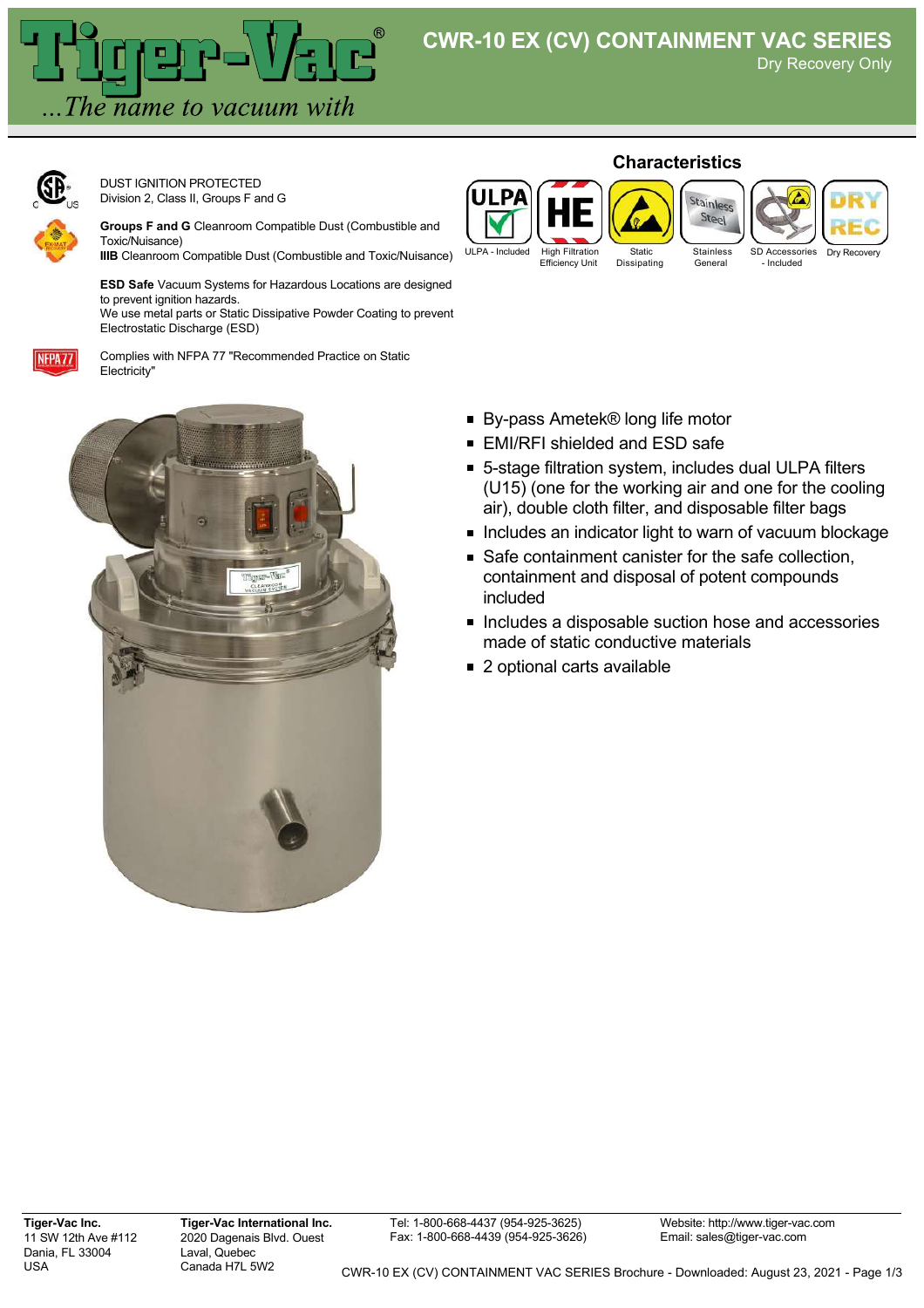## **Specifications**

| <b>CWR-10 EX (CV)</b><br><b>CONTAINMENT VAC</b><br><b>SERIES</b> | 110542A            | 110543A            | 110544A            |
|------------------------------------------------------------------|--------------------|--------------------|--------------------|
| <b>Model Name</b>                                                | CWR-10 EX (CV) 12L | CWR-10 EX (CV) 20L | CWR-10 EX (CV) 40L |
| <b>Type (Powerhead)</b>                                          | Electric           | Electric           | Electric           |
| <b>Voltage</b>                                                   | 120 V              | 120 V              | 120 V              |
| <b>Hertz</b>                                                     | 60 Hz              | 60 Hz              | 60 Hz              |
| <b>Phase</b>                                                     | Single             | Single             | Single             |
| <b>Wattage</b>                                                   | 1200 W             | 1200 W             | 1200 W             |
| <b>Power</b>                                                     | 1.6 HP             | 1.6 HP             | 1.6 HP             |
| <b>Amperage</b>                                                  | 10.5A              | 10.5A              | 10.5 A             |
| <b>Air Flow</b>                                                  | <b>110 CFM</b>     | <b>110 CFM</b>     | <b>110 CFM</b>     |
| <b>Vacuum Pressure</b>                                           | 107 " $H_2$ 0      | 107 " $H20$        | 107 " $H_2$ 0      |
| <b>Sound Level</b>                                               | 75 dB(A)           | dB(A)              | dB(A)              |
| <b>Plug Type</b>                                                 | <b>120V</b>        | 120V               | 120V               |
| <b>Suction Inlet</b>                                             | 1.5"               | 1.5"               | 1.5"               |
| <b>Cart Type</b>                                                 | Optional           | Optional           | Optional           |
| <b>Containment Canister</b><br><b>Recovery Capacity</b>          | 3.2 Gal            | 5.3 Gal            | 10.6 Gal           |
| Length                                                           | 30"                | 30"                | 30"                |
| <b>Width</b>                                                     | 18"                | 18"                | 18"                |
| <b>Cord Length</b>                                               | 33 ft.             | 33 ft.             | 33 ft.             |

Please note that specifications are subject to change without notice